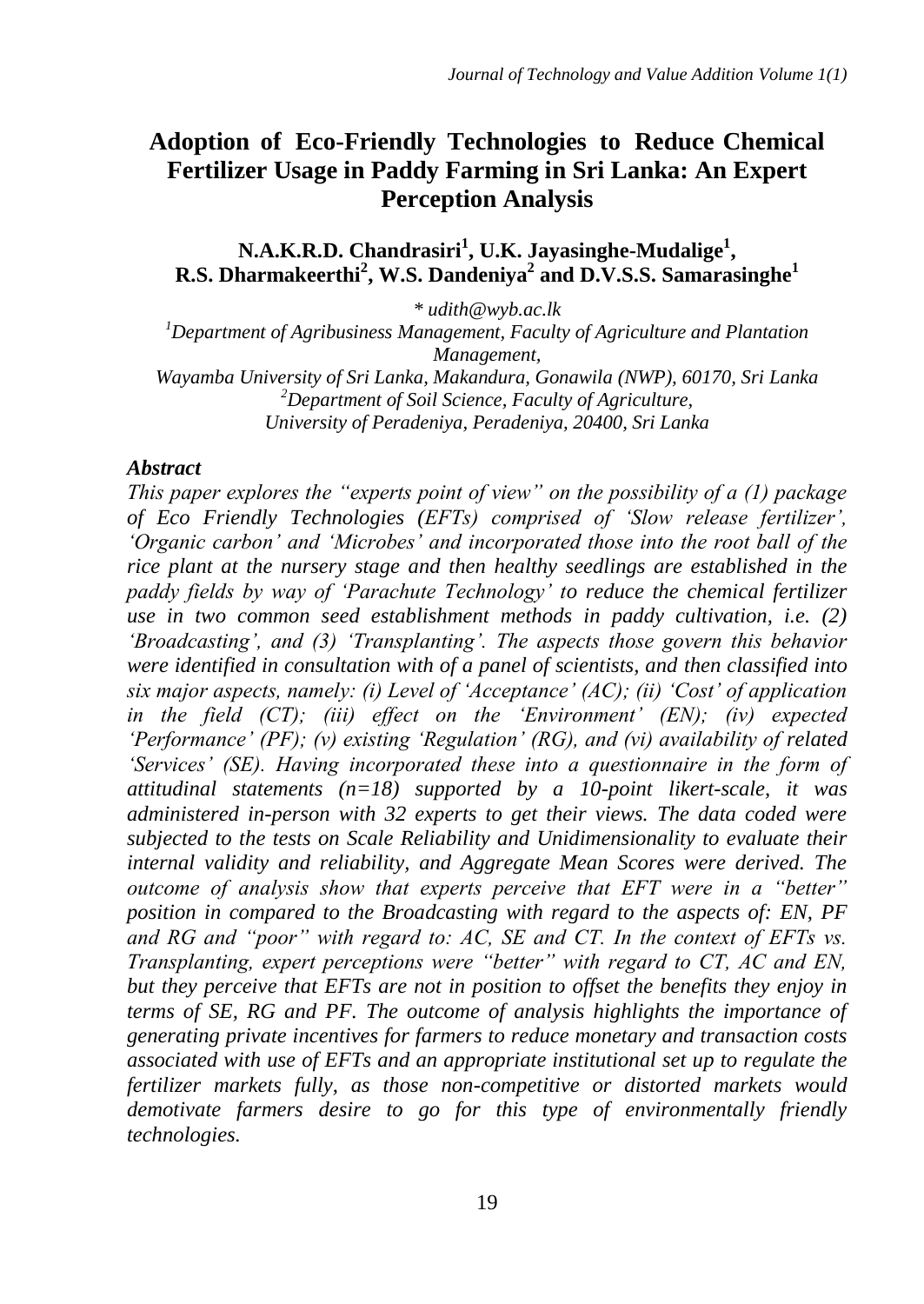*Keywords: Chemical fertilizer use, Eco-friendly technologies, Expert perceptions, Paddy sector*

## **1. Introduction**

The primary form of agriculture in Sri Lanka is rice production. Although paddy cultivation in the country has largely been based on organic fertilizer for many years (Weerahewa *et al*., (2014), introduction of "chemical fertilizers" has created several issues and/or changes to the industry of which some are perceived to be "beneficial" to the user (e.g. easy use), while others are considered the "costs" (i.e. high price, foreign exchange, environmental pollution). As a result, continuous use of chemical fertilizers in large quantities has become a topic of discussion at various circles, including the academic and political as well the media. The highest proportion of agrochemicals imported to Sri Lanka has been utilized for rice (e.g. over 70% of national fertilizer usage) (Jayasumana *et al*., 2013). In fact, many argue that farmers use excessive chemical fertilizer in their fields, well above the recommended levels, as they receive the products at considerably subsidized rates (Rodrigo and Abeysekara, 2015), and at the same time, a considerably low use efficiencies are reported, i.e. about 50 - 70% is lost.

Herath *et al*., (2015) reported that the access for inorganic fertilizers through heavily subsidized fertilizer schemes such as "Kethata Aruna" discouraged farmers to adapt Best

Management Practices (BMPs) in their cultivations to a larger extent. The topic of developing "eco-friendly" farming technologies" (EFTs) that could reduce chemical fertilizer usage while safeguarding food security and environmental health in Sri Lanka is of greater interest amongst the scientists and policymakers for a long time. Although many formal and informal discussions were there, on the importance of introducing such technologies into the agricultural sectors, in general, and the paddy sector, in particular, there was no program that integrates several such technologies and put forward which to the potential farmers as a "package" recently. Perhaps, the economics of producing and delivering of such a package of EFTs were not examined from the "empirical" point of view and to a depth by means of a systematic analysis.

Why it is important to look into the socio-economic aspects of production of a new technology? The simple answer is: the 'profitability' is matter for farmers to adopt any technology/ instrument/agricultural input in their fields. Farmers' decision to adopt an innovative technology depends highly on whether it generates sufficient "returns" to them over the potential "expenses", or in other words, the ‗profits' and/or ‗increased benefits' from adoption of new technology over and above what is already in place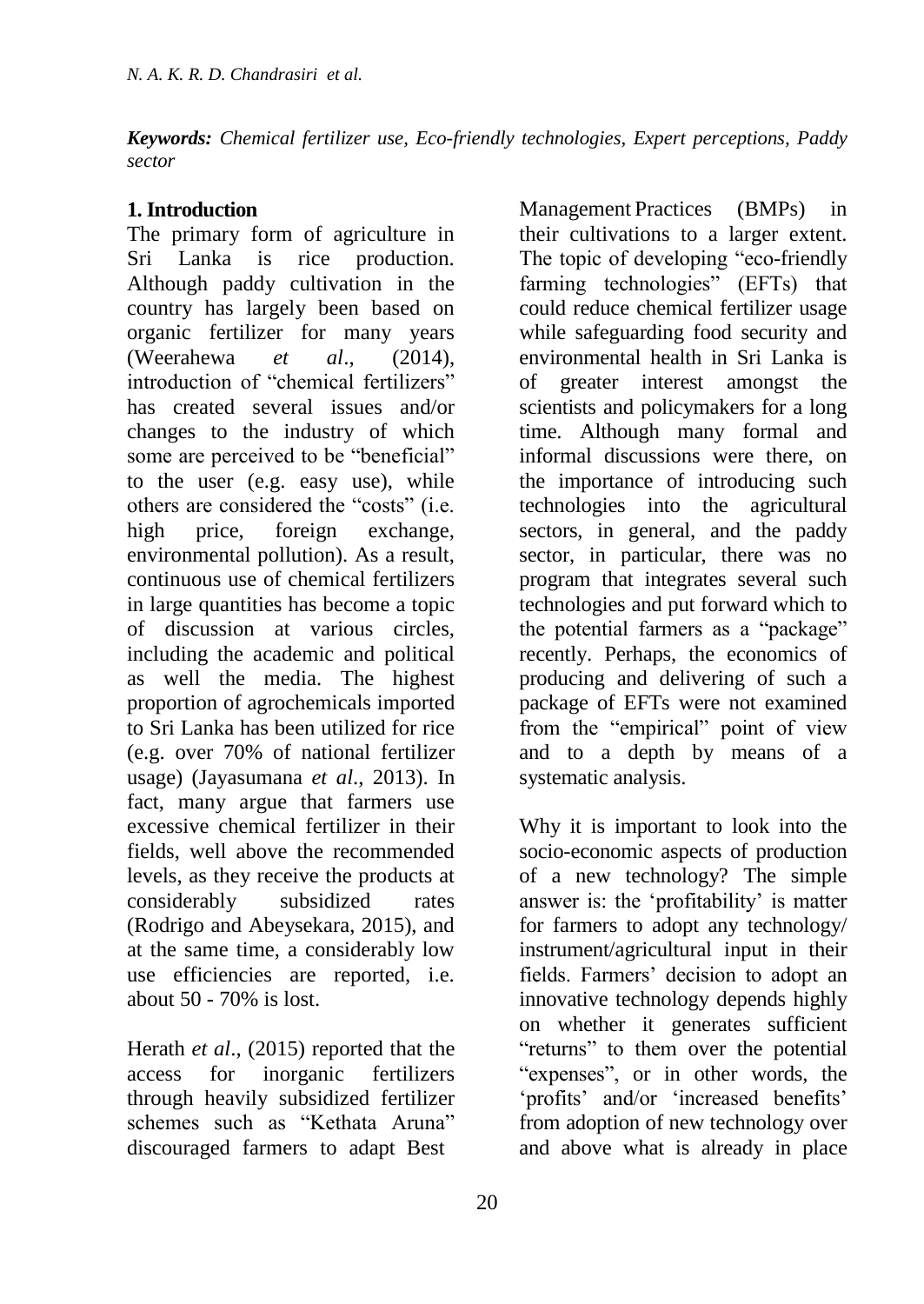against the 'decreased costs' due to the introduction of new technology. In light of this, introduction of any "non-profitable" technology to the farming systems, although it may be in a much better place in terms of generating significantly higher "social benefits", would lead into ‗failures in the market' even in the very short-run, and such actions might, at the same time, push a farming system that is already running on "marginal basis" into further issues, for example call for ‗government intervention'. We have consistently seen in the past that such interventions are called not in the form of regulation or facilitation to adopt, but to mere compensate the potential loses in the form of "subsidies"

These suggest that it is of paramount importance to carry out multiple socio-economic analyses to see extent to which the new technologies/good practices in place, in this case the EFTs developed, are 'financially viable' and 'socially acceptable' etc. to the farming communities and to the society, as a whole.

If we move back to the paddy production in Sri Lanka, more than 95 percent of paddy farmers in Sri Lanka use 'Broadcasting' as the seed establishment method in their paddy cultivation. Though it requires less labor, the seed requirement is high and nutrients are lost due to "blanket" application". It is said that the present status of estimated fertilizer use efficiency has been varying from 20 to 40 percent (Sirisena *et al*., 2016). While the excessive use enhances the cost of production significantly, in the long-run it augments environmental pollution and lesser and lesser levels of yield. In light of the above disadvantages associated with broadcasting, 'Transplanting' has been in place as the best available alternative to establish seeds.

Department of Agriculture in Sri Lanka has taken some initiatives to introduce a new mechanism in replace of the techniques listed above, which was named as ‗Parachute Technology' in 2005. This is considered a "seed saving" technology in paddy cultivation since under which the seed requirement per acre has been reduced to as low as 12 kg. Further, it is promoted as a "water" saving" technology as it requires relatively less quantity of irrigation water compared to the traditional rice transplanting method. Moreover, it is recognized as a "labor saving" technology as the demand for skilled labor to adopt this technology in the field is less compared to the traditional transplanting method.

A multidisciplinary, multi-phased and multi-stakeholder research project has been in effect (with the funding from National Research Council of Sri Lanka) of which the overall objective is to resolve those issues pertaining to high chemical fertilizer use by developing a 'package' of best management practices for those who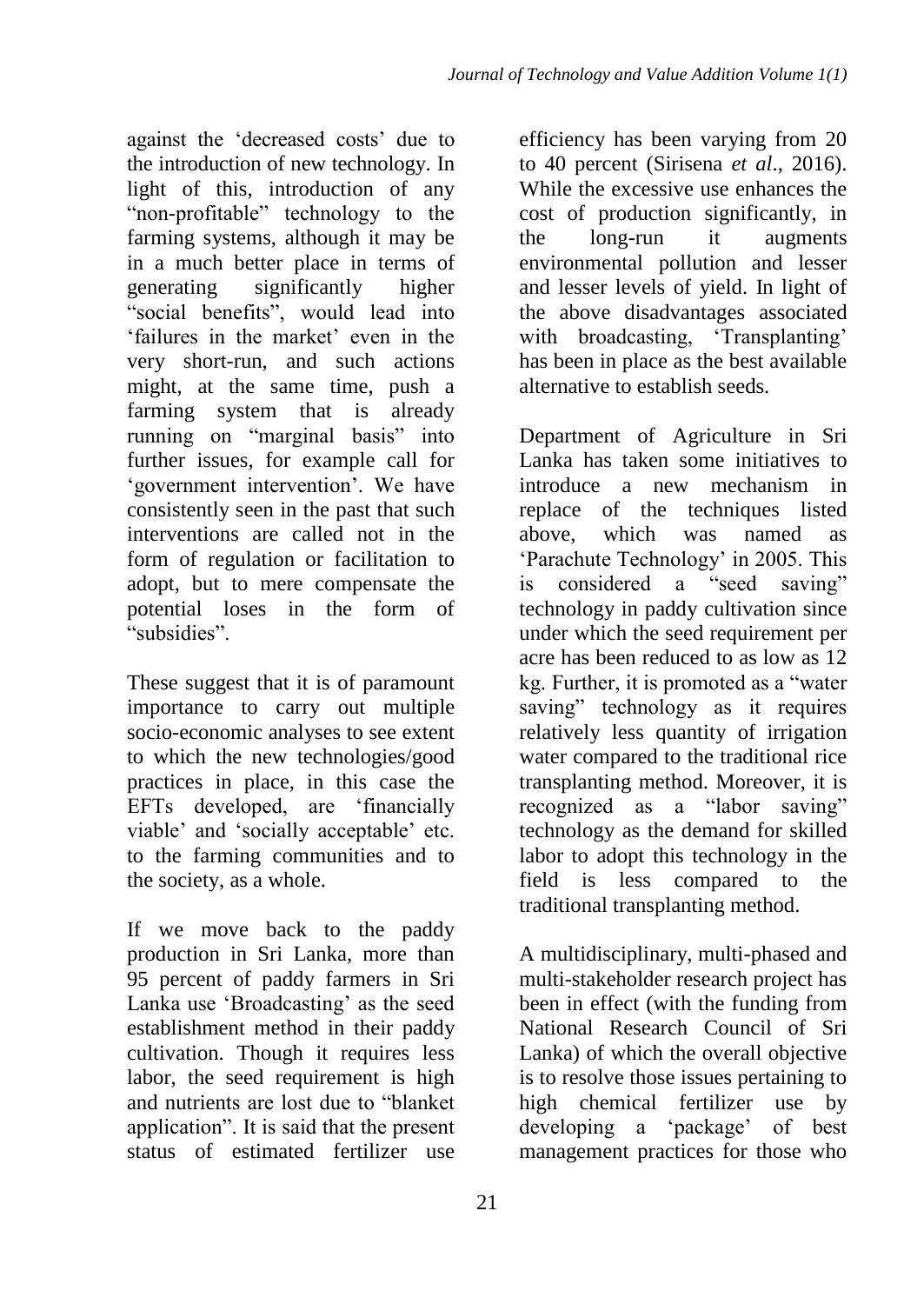involve with paddy cultivation, in particular. This package of EFTs will be comprised of a number of innovations and/or innovations to the existing technologies that are capable of reducing the use of synthetic agrochemicals and inorganic fertilizer in Sri Lanka significantly, i.e. 'Slow release fertilizer', ‗Organic carbon' and 'Microbes'; all of which are incorporated into the root ball of the rice plant at the nursery stage and then healthy seedlings are to be used in the fields by way of 'Parachute Technology'.

Out of a number of ‗deliverables' proposed through this project, one of the specific objectives is to assess the "socio-economic aspects" associated with the process of production and use of such EFTs in the context of paddy cultivation sector in Sri Lanka. This paper, in particularly, assess such benefits and costs from the "experts point of view", where the newly proposed package of EFTs (embodied with the features highlighted above) were evaluated against what has been existing, i.e. use of chemical fertilizers abundantly through *S*roadcasting' and ‗Transplanting' methods.

# **2. Experimental Section**

### **2.1 Theoretical Framework**

The theoretical framework used in this study was set to find straightforward answers to the economic research problems of: what are the attitudes and perceptions of

―Experts‖ towards ‗development' and use' of ETFs in paddy cultivation as a partial replacement to the chemical fertilizer (CF) in use? What are the (private and social) benefits and (private and social) costs associated with development and use of ETFs in compared to the use of CF and whether those benefits overweigh the costs?

As stated elsewhere, three prominent methods in use in paddy cultivation to establish seeds in the field, i.e.: (A) 'Broadcasting'; (B) 'Transplanting' (i.e. assumed to be the "best" alternative available at present"), and (C) the 'Parachute Technology' (i.e. seedlings incorporated with those proposed EFTs) were considered in our attempt to evaluate the suitability of each method from ‗economics point of view' over the others. Those key aspects that determine the existing or expected "benefits" and "costs" of adoption or non-adoption of those EFTs for paddy cultivation in replace of chemical fertilizers (CF) were then identified through a process of consultation had with of a panel of scientists from the universities, public sector/research institutions who possess expert knowledge on those EFTs in concern and the CFs.

The in-depth discussions had with these experts helped to identify several key areas where the users of these EFTs (i.e. paddy farmers in this case) would have concerns in their attempts to use in their cultivations in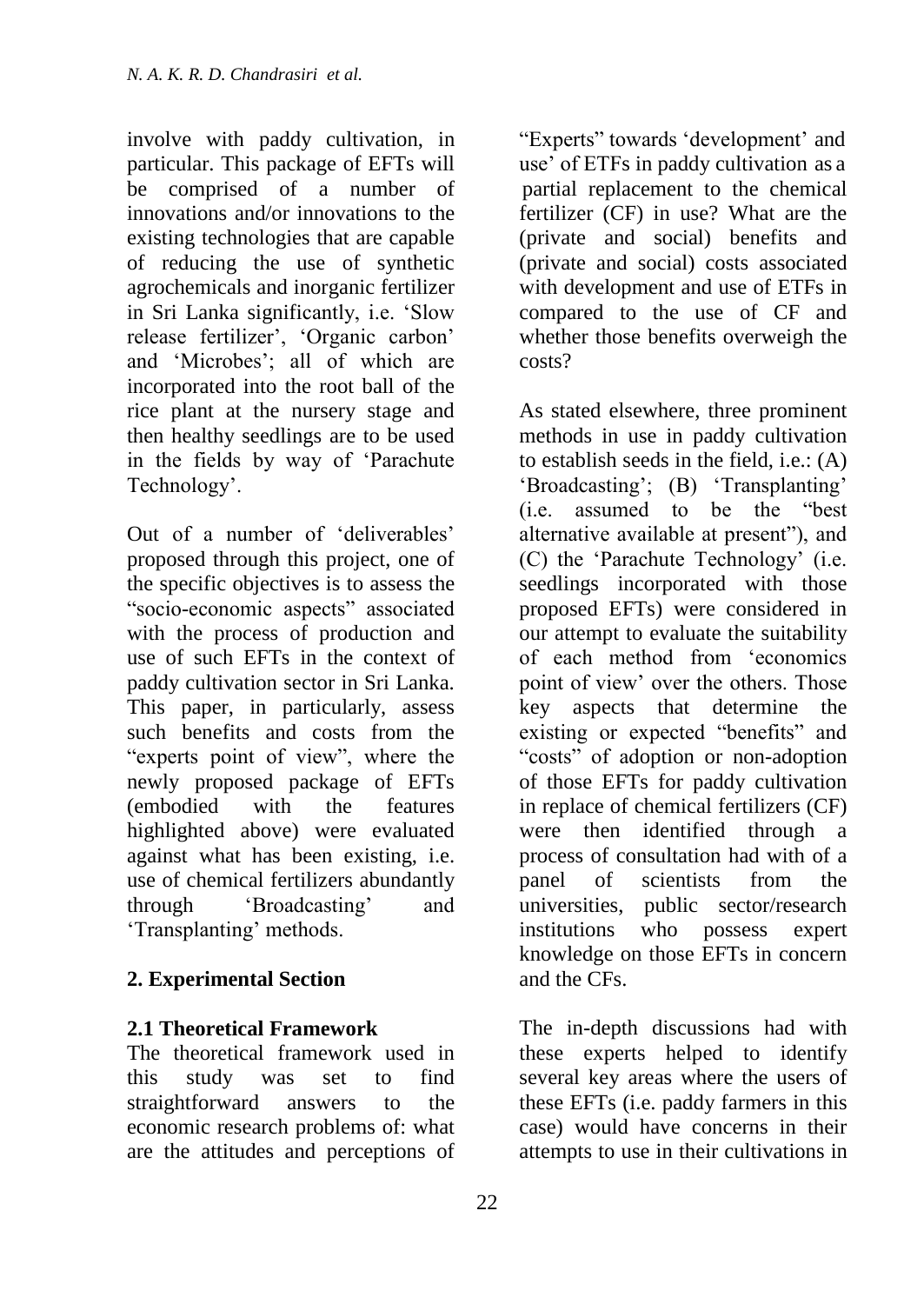future. Those aspects were then classified into six major criteria, on the general agreement of the panel of experts, including: (1) Level of 'Acceptance' (AC); (2) 'Cost' of application in the field  $(CT)$ ;  $(3)$ effect on the 'Environment'  $(ET)$ ;  $(4)$ expected 'Performance' PC); (5) existing 'Regulation'  $(RT)$ , and  $(6)$ availability of related 'Services' (SE). Based on the views expressed by these experts during the personal communications, each aspect was supported by several statements explaining different facets related to the aspect in concern (see, Table 1).

To assess the perceptions of an expert on a given aspect at a time in relation to these three methods (i.e. where he/she placed the "existing" technologies, separately: first in terms of Broadcasting and then considering the Transplanting, in relation to the EFT to be introduced). Each statement was set against a ten–point ―Likert Scale‖ ranging from 'extremely good'  $(+5)$  to 'extremely poor' (-5). In doing so, the EFT was

always placed at "zero" in the tenpoint likert scale as shown in Figure 1. This way the respondent, based on his/her perceptions, was in a position to choose where he/she should place the Broadcasting (and then Transplanting) in relation to the EFT and in terms of the phenomenon explained in the statement of concern.

## **2.2 Data Collection and Analysis**

Those statements explained different aspects n=18) were incorporated into a questionnaire together with the 10 point likert-scale and several other questions to explore the demographic characteristics of the expert. This questionnaire was administered with 32 experts panel of experts selected include the leading personalities from the fields of applied and social sciences, including agriculture, biology, food, chemistry and soil etc. as well as agricultural economics, marketing, agribusiness and extension etc., and with sound knowledge and exposure to those EFTs.

| 0                        |              |                         |                | 4                | 5                               | 6                         | 7                       | 8                         | 9            | 10                       |
|--------------------------|--------------|-------------------------|----------------|------------------|---------------------------------|---------------------------|-------------------------|---------------------------|--------------|--------------------------|
| <b>Extreamly</b><br>Poor | Very<br>Poor | <i>Somewhat</i><br>Poor | Little<br>Poor | Slightly<br>Poor | <b>Same</b><br>As<br><b>EFT</b> | Slightly<br><b>Better</b> | Little<br><b>Better</b> | Somewhat<br><b>Better</b> | Very<br>Good | <b>Extremely</b><br>Good |
| 81-100%                  | $6l-$<br>80% | $41 - 60\%$             | $21 -$<br>40%  | $0 - 20\%$       |                                 | $\theta -$<br>20%         | $21-$<br>40%            | $41-$<br>60%              | $61-$<br>80% | $81-$<br>100%            |

Figure 1: 10-Point likert-scale used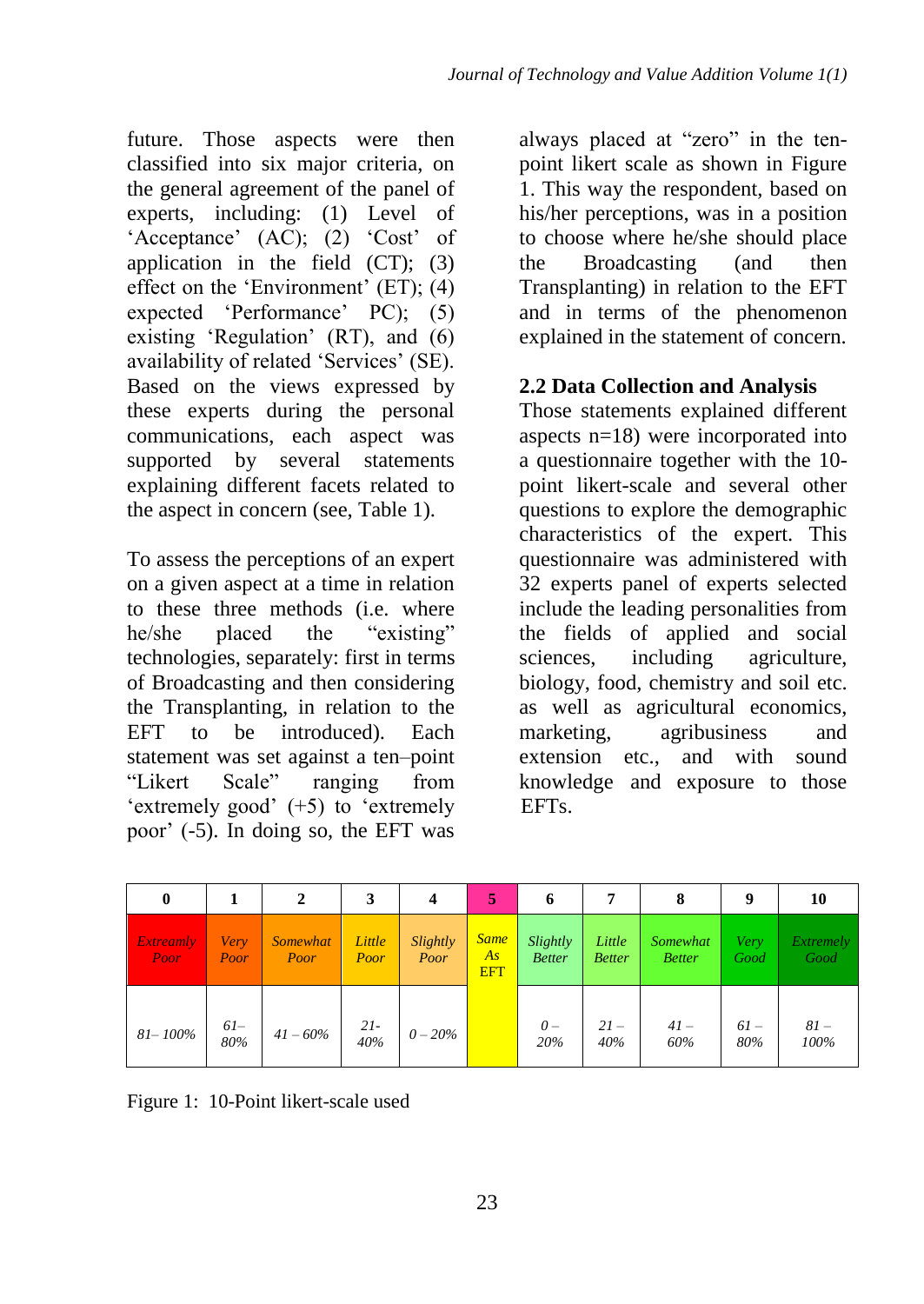| N <sub>0</sub> | <b>Statement</b>                                                                                    | <b>Notation</b>  |
|----------------|-----------------------------------------------------------------------------------------------------|------------------|
| 1              | Possibility of the farmer to self-produce if required using the own<br>resources                    | AC1              |
| $\overline{2}$ | Workload associated with farmers to apply it in the paddy field                                     | AC2              |
| 3              | Cost of production of a unit of technology in terms of the inputs<br>required (e.g. labor, capital) | C <sub>T</sub> 1 |
| $\overline{4}$ | Expenses associated with application of it in the paddy field                                       | CT2              |
| 5              | Wastage / over-utilization of the resources                                                         | CT <sub>3</sub>  |
| 6              | In-situ and/or potential damages to the environmental quality                                       | ET1              |
| $\overline{7}$ | Implications on farmer/human health & safety                                                        | ET <sub>2</sub>  |
| 8              | Sustainability of ecosystems through soil fertility improvement                                     | PC <sub>1</sub>  |
| 9              | Dependency on soil, water and/or weather conditions in the field                                    | PC <sub>2</sub>  |
| 10             | Ability to mix-up/combine with other technologies adapt in paddy<br>farming                         | PC <sub>3</sub>  |
| 11             | Improvements to productivity of the paddy fields                                                    | PC <sub>4</sub>  |
| 12             | Requirement of adding a separate and/or an additional organic manure<br>application                 | PC <sub>5</sub>  |
| 13             | Improvements to predictability of paddy production                                                  | PC <sub>6</sub>  |
| 14             | Acceptance by government/regulatory agencies as a technology to be<br>used in paddy farming         | RT1              |
| 15             | Government intervention to regulate the technology and to design<br>policies (e.g. tax, incentives) | RT <sub>2</sub>  |
| 16             | Improvements to energy efficiency in paddy production                                               | SE <sub>1</sub>  |
| 17             | Prior knowledge of farmers about the technology in concern                                          | SE <sub>2</sub>  |
| 18             | Requirement of external support / advice (e.g. Ext. Officers) to decide<br>on application           | SE <sub>3</sub>  |

| Table 1: Set of statements explaining different facets of the six aspects considered |  |  |  |
|--------------------------------------------------------------------------------------|--|--|--|
|--------------------------------------------------------------------------------------|--|--|--|

Note: AC – Acceptance; CT - Cost-CT; ET – Environment; PC – Performance; RT – Regulation; SE - Services

The response given by an expert to a particular aspect was coded in such a way that a negative (positive) value was given for those statements for which the respondent considered the proposed EFT is better (worse) than the Broadcasting method. For example, if the expert in question perceived that the "sustainability of an ecosystem enhances when those

EFTs that possess an ability to bring improvements to soil fertility are applied using Parachute Technology, and in consequently, now that it requires applying a less amount of chemical fertilizer in compared to what is required under the Broadcasting" [i.e. Broadcasting is "Poorer" than EFTs in term of this criterion (PC1)], the expert would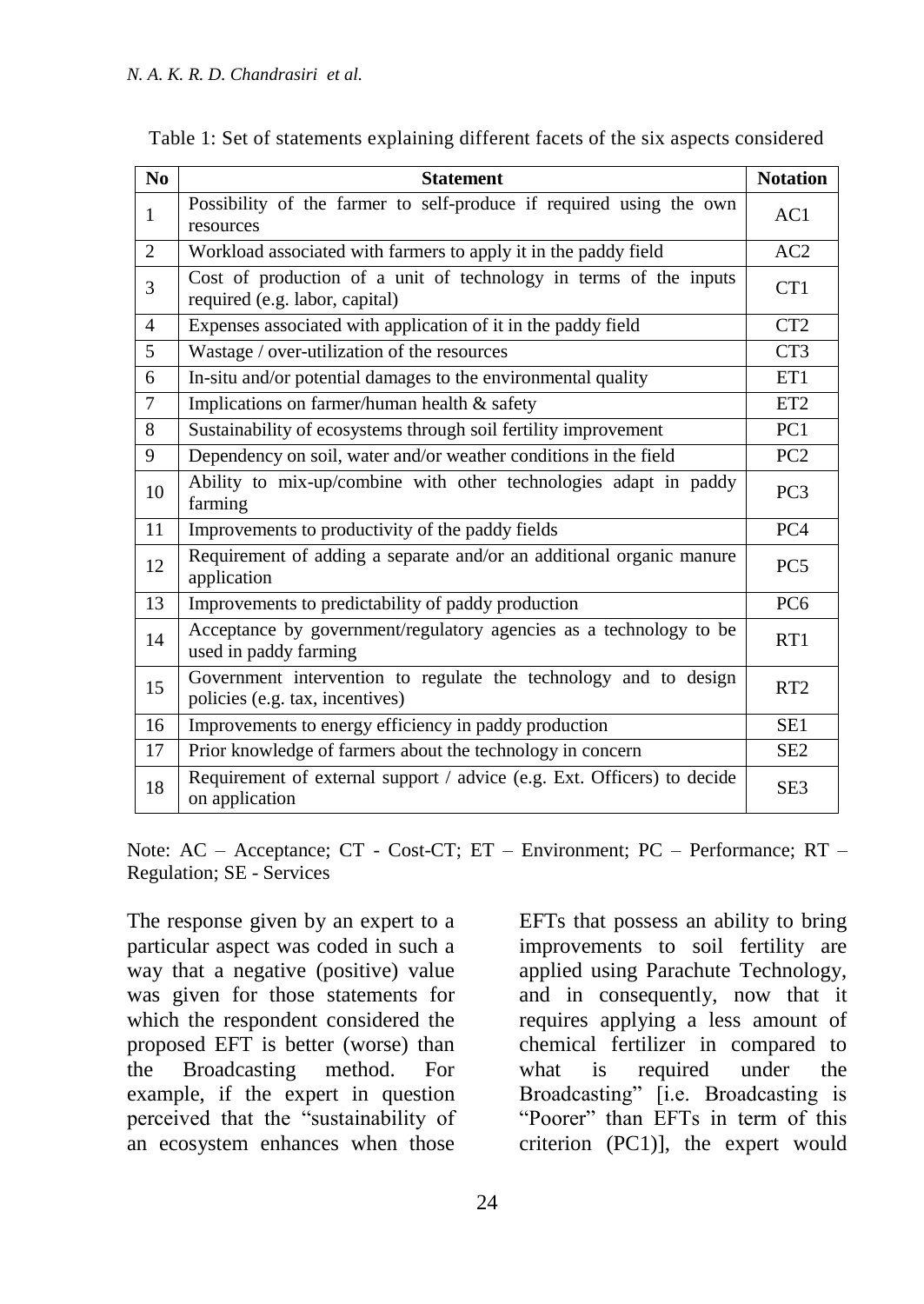select a point from left side of the likert-scale (i.e. 0 to 4). If we assume that he/she perceived it is as: "Somewhat Poor", then the 2nd point in the likert-scale to be marked (i.e. EFTs is  $+3$  points ahead of the Broadcasting related to PC1).

Similarly, if the expert perceived that the "workload associated with a farmer to apply the proposed EFTs in the paddy field is much higher than that is needed for Broadcasting, and as a result, Broadcasting is "Little" Better" than EFTs in term of this criterion, she/she would select the 7th-point in the likert-scale (i.e. EFTs is -2 points behind the Broadcasting related to AC2). In a case where the respondent judged that both EFT and Broadcasting (or Transplanting) is same in terms of the aspect in concern the resulting value was zero. Once this exercise was completed for the case of EFT and Broadcasting; the same was evaluated in the case of EFT and Transplanting.

Once all the data were coded (i.e. responses of all experts for all statements using 10-point likertscale), the Scale Reliability of the statements were tested using the "Cronbach alpha" value, which measures how well a set of indicators measure a single Unidimensional Latent Construct. The alpha values above 0.7 generally accepted as demonstrating the scale is internally consistent or reliable (Henson and Traill, 2000). However, given multidimensionality and orthogonal nature

of data in this type of expert perception analysis the alpha values exceeding 0.5 can also be considered sufficient (Lord and Novick, 2008).

Once confirmed the fact that the derived constructs (i.e. those six aspects in this case) are reliable and unidimensional, the next step was to determine the degree to which two variables' movements were associated. To determine which the Correlation Coefficient was measured, where a correlation of -1.0 indicates a 'perfect negative' correlation, while a correlation of 1.0 indicates a 'perfect positive' correlation. While the correlation coefficient measures a degree to which two variables are related, it only measures the linear relationship between the variables. A correlation greater than 0.8 is generally described as "strong", whereas a correlation less than 0.5 is generally described as "weak". Once these were established, the values on the likert-scales were used to derive Mean Score of each statement and then the Aggregate Mean Scores of the six aspects in concern (Jayasinghe-Mudalige and Henson, 2006).

# **3. Results and Discussion**

## **3.1. Outcomes of Confirmatory Factor Analysis**

The outcomes of analyses on Scale Reliability and Unidimensionality, which were carried out to prove whether those six aspects selected and then elaborated through 18 statements explore the perceptions of those experts sufficiently, suggest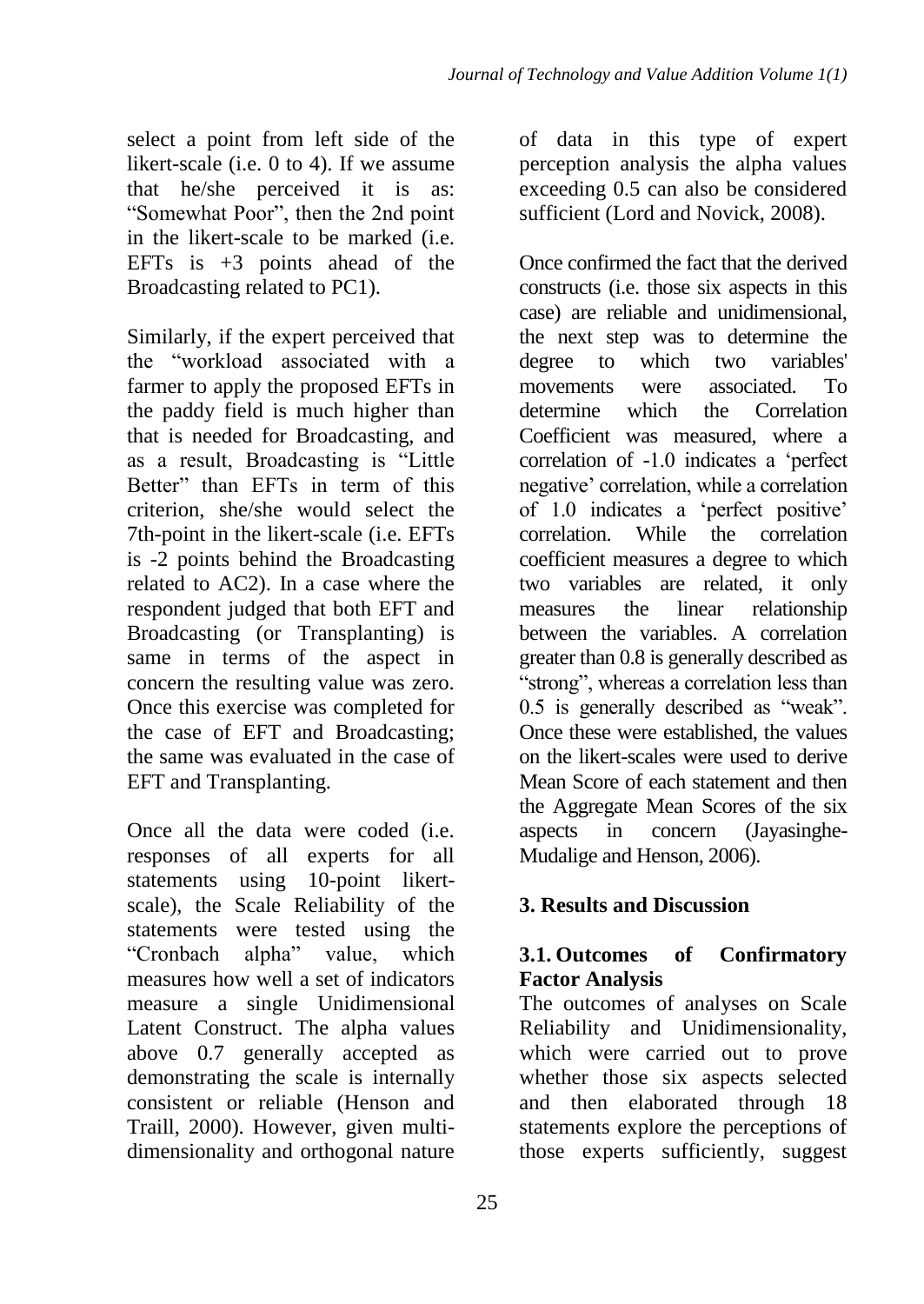that those statements are 'valid' and ‗reliable' (Table 2). As such, the responses provided by the panel of experts on the likert-scale for these statements can be used to derive indices to reflect the relative strength of each aspect independently.

Table 3 reports the values pertaining to Correlation Coefficient of six aspects considered. There was no correlation greater than 0.8, generally described as strong, and all values were less than 0.5, generally described as weak; so, these aspects stand individually to characterize the underline phenomenon. The Mean Scores pertaining to eighteen attitudinal statements and six aspects, respectively, are shown in Figure 1 and Figure 2 for the cases of: (1) EFT vs. Broadcasting, and (2) EFT vs. Transplanting, where the negative (positive) values indicate that EFT is better (worse) than broadcasting (or in the case of transplanting).

Table 2: Descriptive statistic, reliability and unidimensionality for constructs

|                         | <b>Variable</b> |                                  | <b>Broadcasting</b> |                                 | <b>Transplanting</b>                    |             |                                 |
|-------------------------|-----------------|----------------------------------|---------------------|---------------------------------|-----------------------------------------|-------------|---------------------------------|
| <b>Construct</b>        |                 | <b>Factor</b><br>loading<br>>0.3 | <b>Mean</b>         | <b>Cronbach</b><br><b>Alpha</b> | <b>Factor</b><br><b>Loading</b><br>>0.3 | <b>Mean</b> | <b>Cronbach</b><br><b>Alpha</b> |
| Acceptance              | AC1             | 0.70                             | 1.60                | 0.59                            | 0.52                                    | $-0.71$     | 0.40                            |
| (AC)                    | AC2             | 0.70                             |                     |                                 | 0.52                                    |             |                                 |
|                         | CT <sub>1</sub> |                                  |                     |                                 |                                         |             |                                 |
| Cost (CT)               | CT2             |                                  | 0.99                | 0.29                            | 0.71                                    | $-0.79$     | 0.57                            |
|                         | CT <sub>3</sub> | 0.61                             |                     |                                 | 0.71                                    |             |                                 |
| Environment             | ET1             | 0.77                             | $-1.19$             |                                 | 0.67                                    | $-0.14$     | 0.62                            |
| (ET)                    | ET <sub>2</sub> | 0.77                             |                     | 0.74                            | 0.67                                    |             |                                 |
|                         | PC <sub>1</sub> |                                  |                     |                                 | 0.59                                    | 0.23        |                                 |
|                         | PC2             |                                  | $-1.17$             |                                 | 0.58                                    |             | 0.69                            |
| Performance             | PC <sub>3</sub> | 0.81                             |                     | 0.55                            |                                         |             |                                 |
| (PC)                    | PC <sub>4</sub> | 0.53                             |                     |                                 | 0.42                                    |             |                                 |
|                         | PC <sub>5</sub> | 0.30                             |                     |                                 | 0.74                                    |             |                                 |
|                         | PC <sub>6</sub> | 0.75                             |                     |                                 | 0.72                                    |             |                                 |
| Regulation              | RT1             | 0.74                             |                     | 0.70                            | 0.71                                    | 0.29        | 0.65                            |
| (RT)                    | RT <sub>2</sub> | 0.74                             | $-0.62$             |                                 | 0.71                                    |             |                                 |
|                         | SE1             | 0.57                             |                     |                                 |                                         |             |                                 |
| <b>Services</b><br>(SE) | SE <sub>2</sub> | 0.62                             | 1.28                | 0.49                            | 0.83                                    | 0.30        | 0.54                            |
|                         | SE <sub>3</sub> | 0.90                             |                     |                                 | 0.84                                    |             |                                 |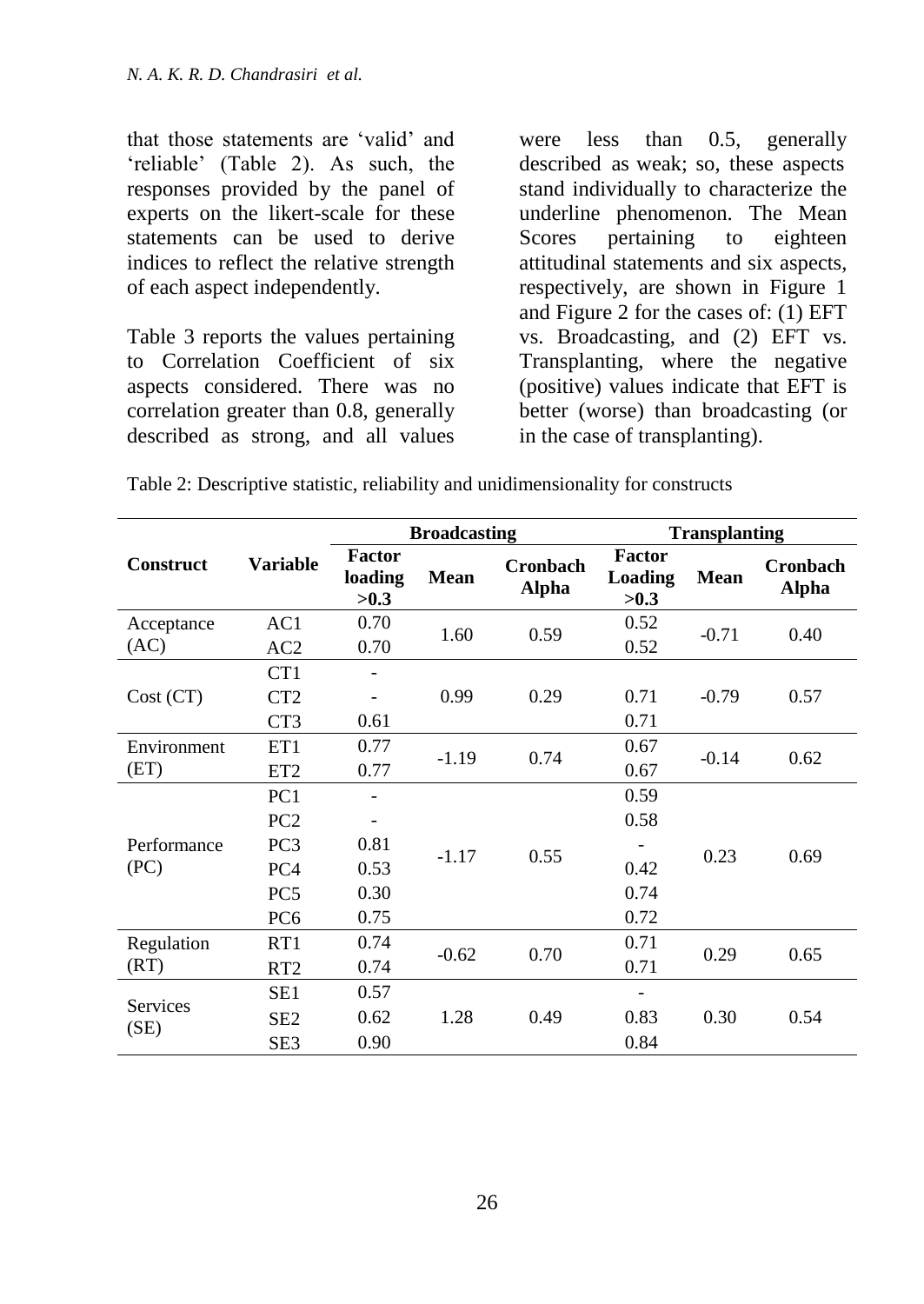|                     |           | ◡       | 틍       | E       | $\mathsf{C}$<br>௳ | $\mathbf{E}$ | 5E   |
|---------------------|-----------|---------|---------|---------|-------------------|--------------|------|
|                     | <b>AC</b> | 1.00    |         |         |                   |              |      |
|                     | CT        | 0.14    | 1.00    |         |                   |              |      |
|                     | ET        | 0.32    | 0.23    | 1.00    |                   |              |      |
|                     | PC        | $-0.40$ | $-0.21$ | 0.16    | 1.00              |              |      |
| <b>Broadcasting</b> | <b>RT</b> | $-0.31$ | $-0.02$ | $-0.15$ | 0.53              | 1.00         |      |
|                     | <b>SE</b> | 0.43    | $-0.01$ | 0.28    | $-0.08$           | $-0.11$      | 1.00 |
| ransplanting        | <b>AC</b> | 1.00    |         |         |                   |              |      |
|                     | CT        | 0.33    | 1.00    |         |                   |              |      |
|                     | ET        | $-0.27$ | 0.28    | 1.00    |                   |              |      |
|                     | PC        | $-0.24$ | 0.17    | 0.69    | 1.00              |              |      |
|                     | <b>RT</b> | 0.06    | 0.44    | 0.50    | 0.48              | 1.00         |      |
|                     | <b>SE</b> | 0.47    | 0.13    | $-0.38$ | $-0.27$           | $-0.28$      | 1.00 |

Table 3: Correlation coefficient matrix

## **3.2 Broadcasting and Transplanting vs. EFT**

Under this scenario, perceptions of experts on EFT, reflected by the Aggregate Mean Score, was considered "better" related to the aspects of: Environment (-1.19), Performance (-1.17) and Regulation  $(-0.62)$  and "worse" with regard to: Acceptance (1.60), Services (1.28) and Cost (0.99). A high positive value (2.38) on the phenomenon explained in statement AC2 (see, Table 1) highlights the fact that experts, in general, perceive that farmers would prefer less amount of work associated with Broadcasting in compared to the EFTs. Further, the value obtained for the statements CT1 and CT2 were positive, and suggests that experts perceive that the initial cost of adopting EFTs is higher than that for Broadcasting; so, farmers would have concerns on financial

aspects related to the application of EFTs. Moreover, the experts were on the view that amount of waste of seed paddy was less in EFT in compared to the Broadcasting method, where the values obtained for the statement SE1 was negative, while that for SE2 and SE3 was relatively high and positive. These suggests the importance of capacity development of farmers on these EFTs and establishing proper extension services to promote EFTs countrywide. In the context of Transplanting vs. EFTs, perceptions of experts on EFT was "better" with regard to Cost (-0.79), Acceptance (- 0.71) and Environment (-0.14), but they perceive that EFTs are not in position to offset the benefits they enjoy in terms of Services (0.30), Regulation (0.29) and Performance (0.23). It was revealed that compared to the Transplanting, EFT was, in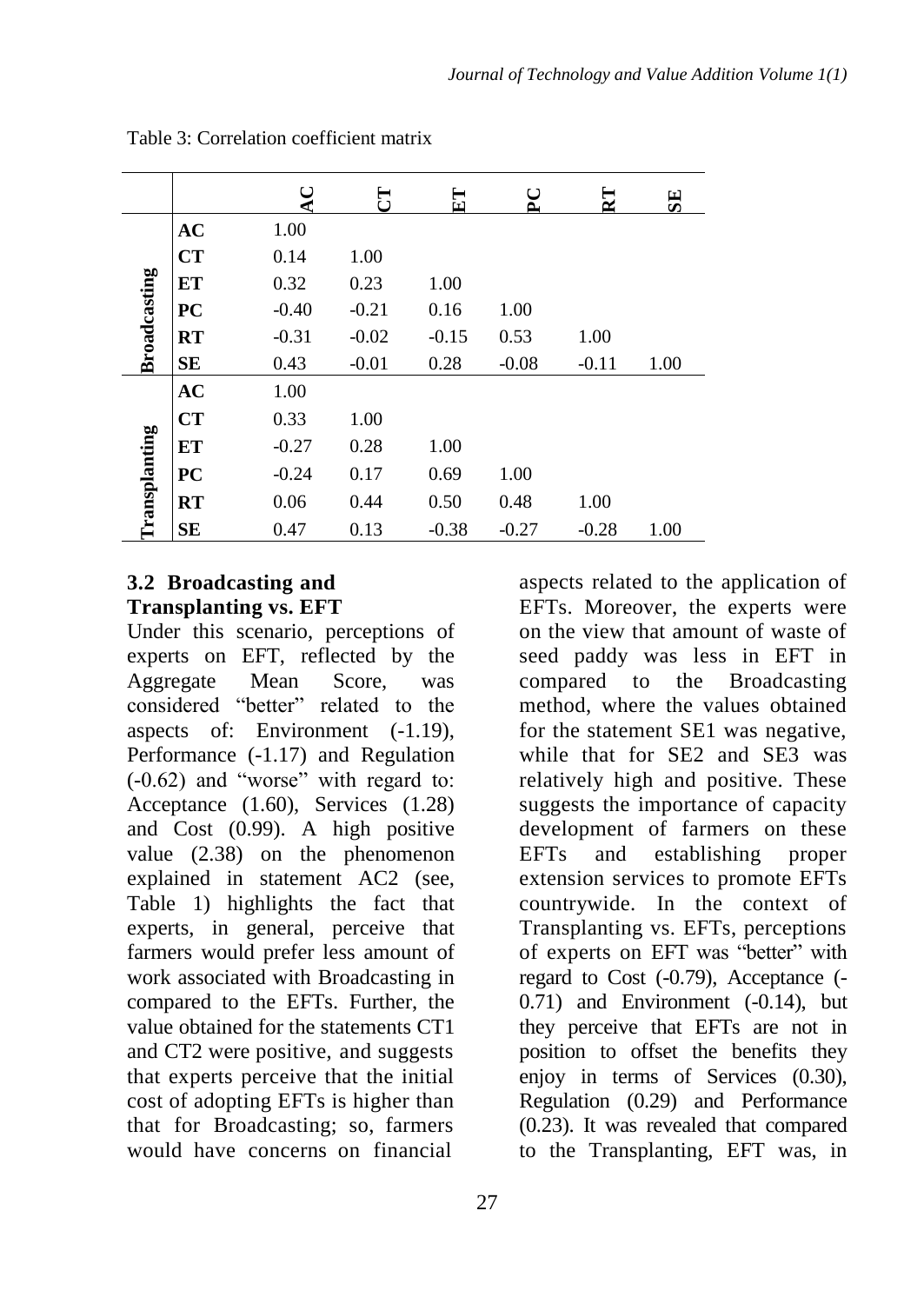fact, better in terms of both initial cost of application and total costs associated with the production (i.e. CT1, CT2 and CT3 possess negative values). Overall, these suggest that experts consider Transplanting as "more environmentally friendly technology" compared to Broadcasting, or in other words, the Broadcasting leads to inefficient chemical fertilizer use over the other technologies. We may also notice that none of the statements, and in turn, for any of the six aspects considered, the Mean Score

did not go above 2.5 in the  $\pm$ 5 scale, except 2.62 in SE2 for Transplanting. In fact, for the cases where the EFT is considered better than Broadcasting and Transplanting, these values, in general, are less than 2.0. Further, the range of the Mean values obtained for individual statements and six aspects for the case of Transplanting were, for the most part, smaller than that on Broadcasting and, for majority of cases, completely in the reverse side.



Figure 2: Mean scores of the statements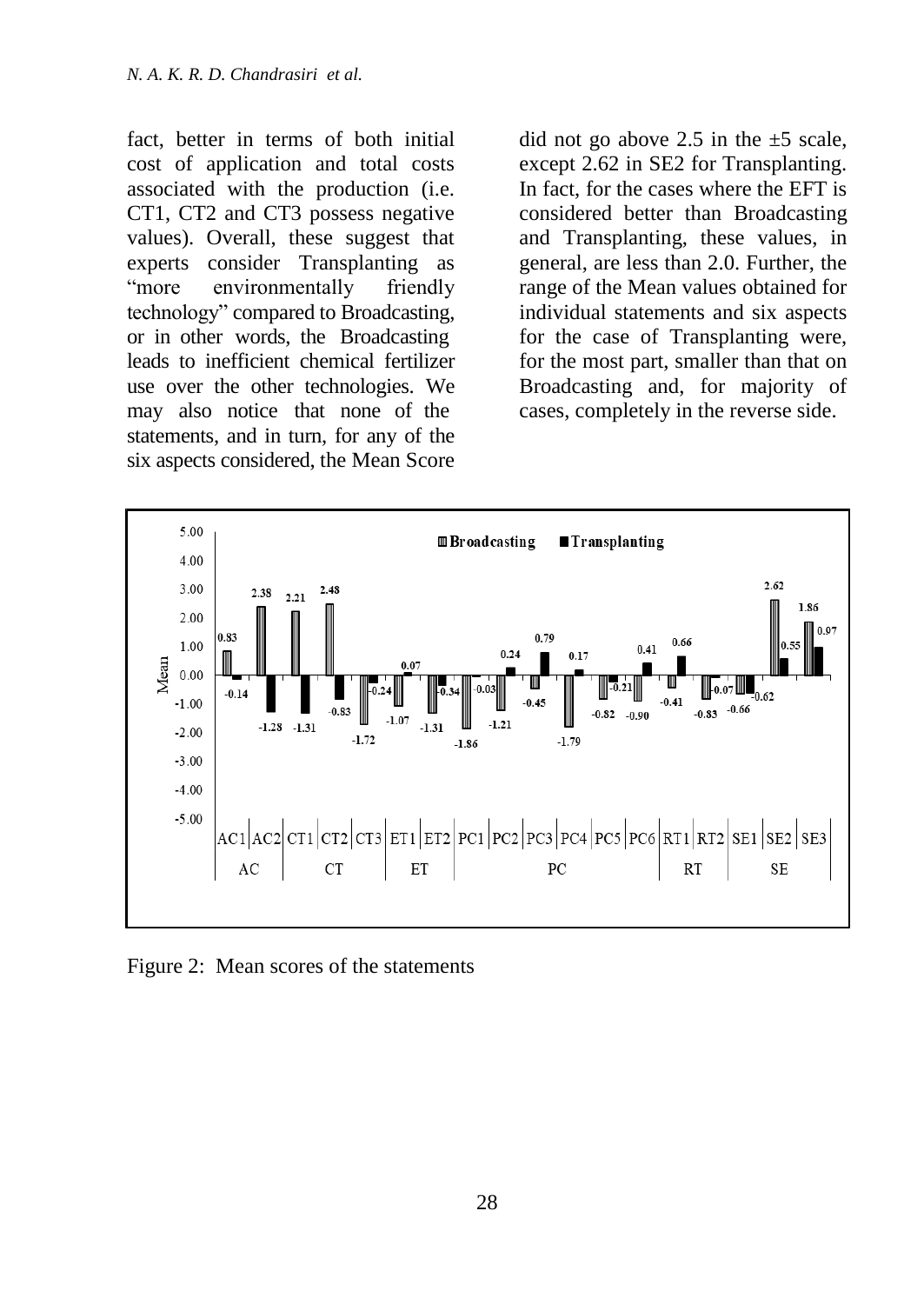

Figure 3: Mean scores of the six aspects

#### **4. Conclusions**

The outcome of analysis, overall, suggest that experts perceive that EFTs can play a significant role towards reduction of chemical fertilizer use in Sri Lankan paddy cultivations if the key issues associated with use of which in this industry are addressed satisfactorily. It points out that this process of replacing those prominent seed establishment methods that consume large quantities of chemical fertilizer, especially broadcasting, through the EFTs in future may not take place automatically, but would require a greater effort from different stakeholders, including the farmers, those in the supply chain and the government. Such a support would be in the form of providing appropriate services, including extension and

availability of those inputs (EFTs) extensively at a competitive price. While providing these sorts of private incentives to reduce monetary and transaction costs of searching, negotiating and verification for quality of EFTs to be used, the respective institutions should also have mechanisms to regulate the fertilizer markets fully, as those noncompetitive or distorted markets would demotivate farmers desire to go for this type of environmentally friendly technologies. Therefore, it is a prerequisite to set up proper institutional framework, with the participation of both private and public and characterize by partnerships and/or co-regulations like in developed countries, that is required to produce, promote and regulate these technologies before those EFTs were